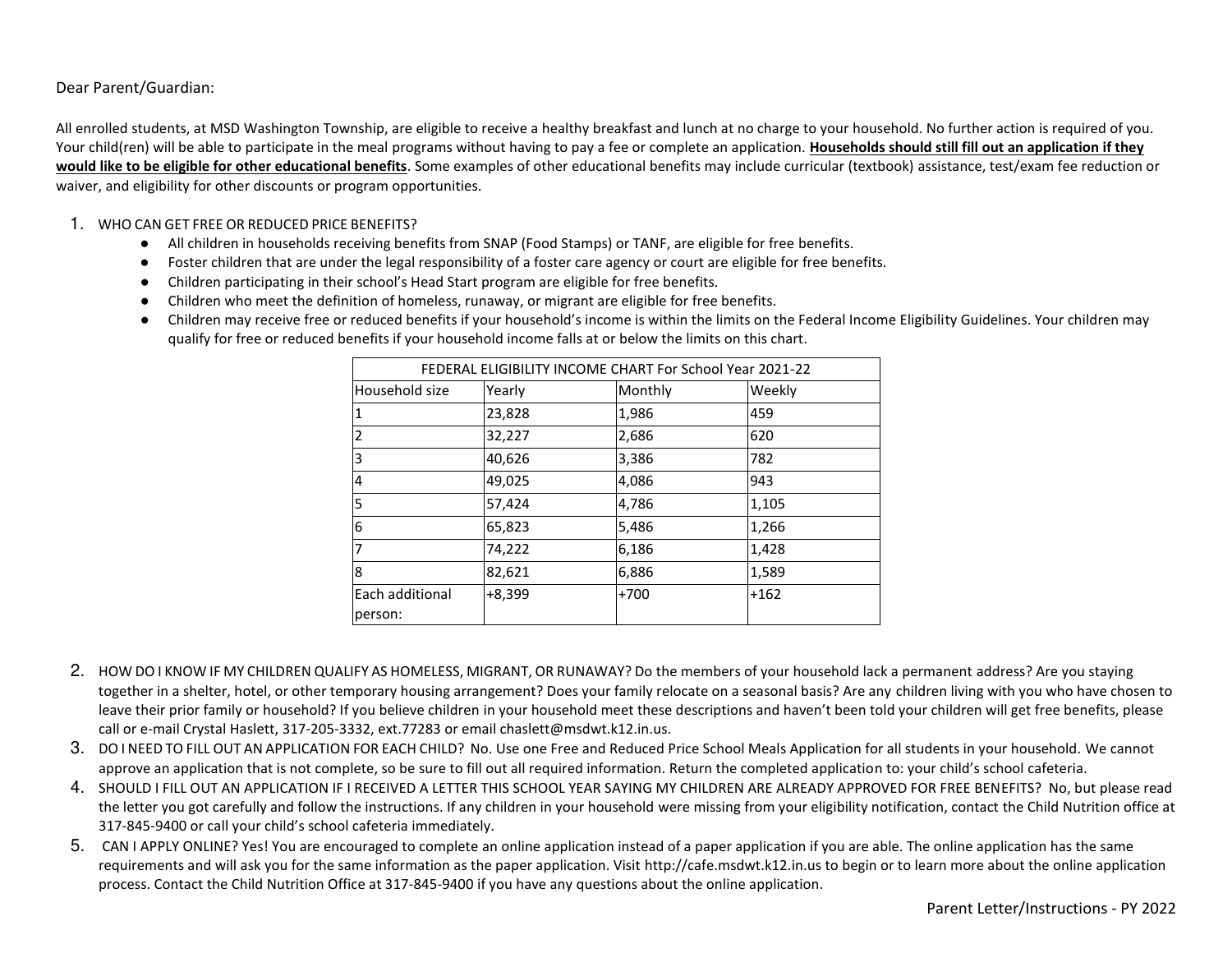- 6. MY CHILD'S APPLICATION WAS APPROVED LAST YEAR. DO I NEED TO FILL OUT A NEW ONE? Yes. Your child's application is only good for that school year and for the first few days of this school year through September 15, 2021. You must send in a new application unless the school told you that your child is eligible for the new school year. If you do not send in a new application that is approved by the school or you have not been notified that your child is eligible for free benefits, your child will be charged the full price of curricular fees.
- 7. SHOULD I FILL OUT AN APPLICATION IF MY CHILDREN RECEIVED FREE OR REDUCED BENEFITS AT THEIR PREVIOUS SCHOOL? If it is the beginning of the school year and you have not been notified that your children will receive free or reduced benefits for the upcoming year, you will need to fill out an application. If your children transferred during the school year and they were receiving free or reduced benefits at the previous school, contact the Child Nutrition office at 317-845-9400 immediately.
- 8. I GET WIC. CAN MY CHILDREN GET FREE BENEFITS? Children in households participating in WIC may be eligible for free or reduced benefits. Please send in an application.
- 9. WILL THE INFORMATION I GIVE BE CHECKED? Yes. We may also ask you to send written proof of the household income you report.
- 10. IF I DON'T QUALIFY NOW, MAY I APPLY LATER? Yes, you may apply at any time during the school year. For example, children with a parent or guardian who becomes unemployed may become eligible for free and reduced benefits if the household income drops below the income limit.
- 11. WHAT IF I DISAGREE WITH THE SCHOOL'S DECISION ABOUT MY APPLICATION? You should talk to school officials. You also may ask for a hearing by calling or writing to: ANGELA BRITAIN-SMITH AT 317-845-9400 OR EMAIL ABRITAIN@MSDWT.K12.IN.US.
- 12. MAY I APPLY IF SOMEONE IN MY HOUSEHOLD IS NOT A U.S. CITIZEN? Yes. You, your children, or other household members do not have to be U.S. citizens to apply for free or reduced benefits.
- 13. WHAT IF MY INCOME IS NOT ALWAYS THE SAME? List the amount that you normally receive. For example, if you normally make \$1000 each month, but you missed some work last month and only made \$900, put down that you made \$1000 per month. If you normally get overtime, include it, but do not include it if you only work overtime sometimes. If you have lost a job or had your hours or wages reduced, use your current income.
- 14. WHAT IF SOME HOUSEHOLD MEMBERS HAVE NO INCOME TO REPORT? Household members may not receive some types of income we ask you to report on the application, or may not receive income at all. Whenever this happens, please write a 0 in the field. However, if any income fields are left empty or blank, those will also be counted as zeroes. Please be careful when leaving income fields blank, as we will assume you meant to do so.
- 15. WE ARE IN THE MILITARY. DO WE REPORT OUR INCOME DIFFERENTLY? Your basic pay and cash bonuses must be reported as income. If you get any cash value allowances for off-base housing, food, or clothing, it must also be included as income. However, if your housing is part of the Military Housing Privatization Initiative, do not include your housing allowance as income. Any additional combat pay resulting from deployment is also excluded from income.
- 16. WHAT IF THERE ISN'T ENOUGH SPACE ON THE APPLICATION FOR MY FAMILY? List any additional household members on a separate piece of paper, and attach it to your application. Contact the Cafeteria Manager at your child's school to receive a second application.
- 17. MY FAMILY NEEDS MORE HELP. ARE THERE OTHER PROGRAMS WE MIGHT APPLY FOR? To find out how to apply for SNAP (Food Stamp) or other assistance benefits, contact your local assistance office or call **1-800-403-0864.**

If you have other questions or need help, call your child's school cafeteria or the Child Nutrition Office, 317-845-9400.

Sincerely,

 **MSD Washington Township Schools Child Nutrition Services**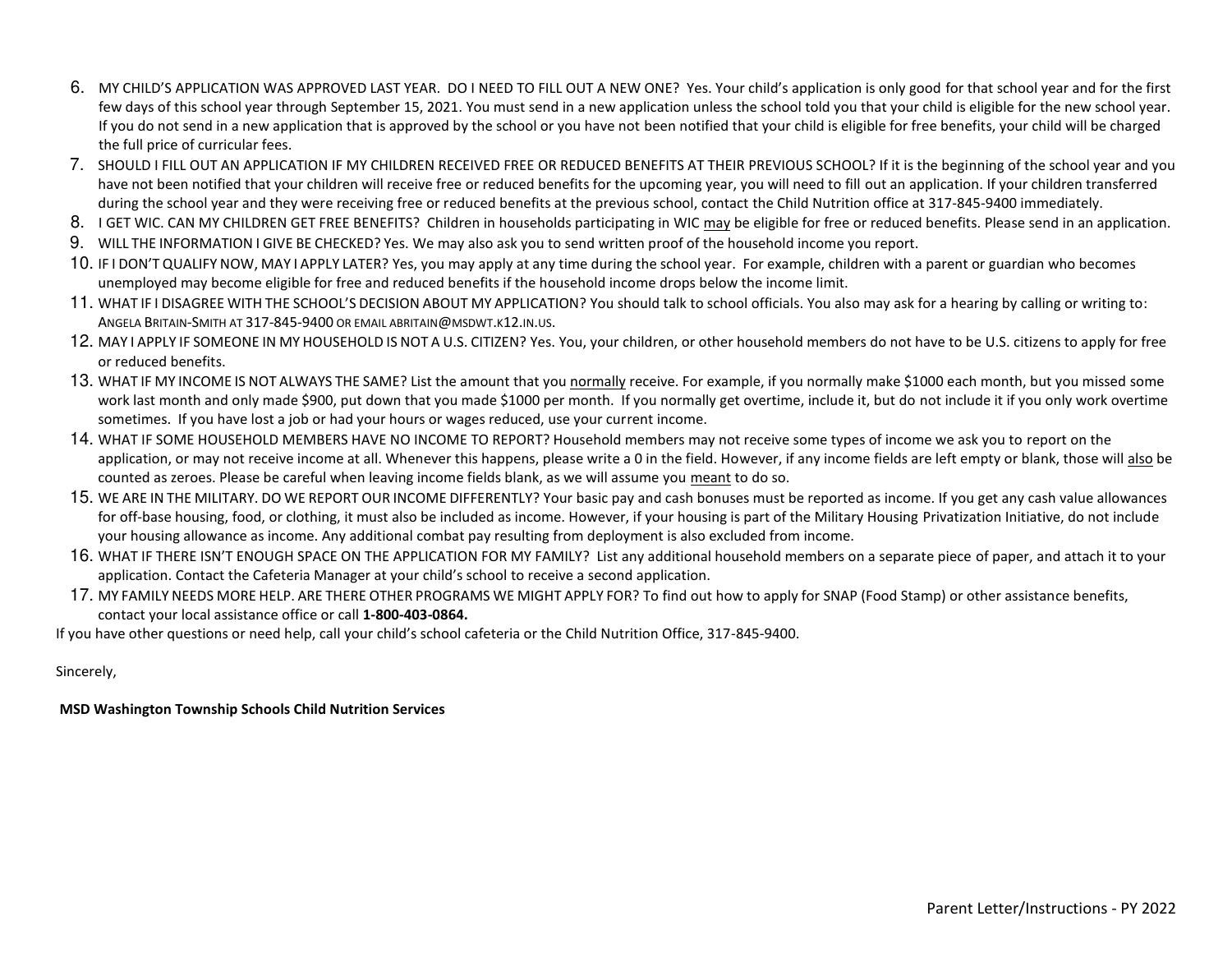# **HOW TO APPLY FOR FREE AND REDUCED BENEFITS**

Please use these instructions to help you fill out the application for free or reduced benefits. You only need to submit one application per household, even if your children attend more than one school in MSDWT. The application must be filled out completely to certify your children for free or reduced benefits. Please follow these instructions in order! Each step of the instructions is the same as the steps on your application. If at any time you are not sure what to do next, please contact your child's school Cafeteria Manager or the Child Nutrition office, 317-845-9400.

#### **PLEASE USE A PEN (NOT A PENCIL) WHEN FILLING OUT THE APPLICATION AND DO YOUR BEST TO PRINT CLEARLY.**

### **STEP 1: LIST ALL INFANTS, CHILDREN, AND STUDENTS UP TO AND INCLUDING GRADE 12 IN THE HOUSEHOLD**

Tell us how many infants, children, and school students live in your household. They do NOT have to be related to you to be a part of your household.

**Who should I list here?** When filling out this section, please include ALL members in your household who are:

- Children age 18 or under AND are supported with the household's income;
- In your care under a foster arrangement, or qualify as homeless, migrant, or runaway youth;
- Students attending MSD Washington Township, regardless of age.

| students attenuing MSD washington TOWNSHIP, regardless of age. |                                        |                                                       |                                        |
|----------------------------------------------------------------|----------------------------------------|-------------------------------------------------------|----------------------------------------|
| A) List each child's name. Print each child's                  | B) Is the child a student at           | C) Do you have any foster children? If any children   | D) Are any children homeless,          |
| name. Use one line of the application for each                 | <b>MSDWT?</b> Mark 'Yes' or 'No' under | listed are foster children, mark the "Foster Child"   | migrant, or runaway? If you believe    |
| child. If there are more children present than                 | the column titled "Student" to tell    | box next to the child's name. If you are ONLY         | any child listed in this section meets |
| lines on the application, attach a second piece                | us which children attend MSDWT.        | applying for foster children, after finishing STEP 1, | this description, mark the "Homeless,  |
| of paper with all required information for the                 | If you marked 'Yes,' write the         | go to STEP 4.                                         | Migrant, Runaway" box next to the      |
| additional children.                                           | name of the school building,           | Foster children who live with you may count as        | child's name and complete all steps    |
|                                                                | birthdate, and grade level of the      | members of your household and should be listed        | of the application.                    |
|                                                                | student in the 'Grade' column to       | on your application. If you are applying for both     |                                        |
|                                                                | the right.                             | foster and non-foster children, go to step 3.         |                                        |
|                                                                | Is the child living with parent or     |                                                       |                                        |
|                                                                | caretaker relative? Mark 'Yes' or      |                                                       |                                        |
|                                                                | 'No' next to each child.               |                                                       |                                        |
|                                                                |                                        |                                                       |                                        |
|                                                                |                                        |                                                       |                                        |

# **STEP 2: DO ANY HOUSEHOLD MEMBERS CURRENTLY PARTICIPATE IN SNAP or TANF?**

**If anyone in your household (including you) currently participates in one or more of the assistance programs listed below, your children are eligible for free school benefits:** 

- The Supplemental Nutrition Assistance Program (SNAP).
- Temporary Assistance for Needy Families (TANF).

| A) If no one in your household participates in any of the | B) If anyone in your household participates in any of the above listed programs:                      |
|-----------------------------------------------------------|-------------------------------------------------------------------------------------------------------|
| above listed programs:                                    | Write a case number for SNAP or TANF. You only need to provide one case number. If you participate in |
| Leave STEP 2 blank and go to STEP 3.                      | one of these programs and do not know your case number, contact: 1-800-403-0864.                      |
|                                                           | Go to <b>STEP 4</b> .                                                                                 |
|                                                           |                                                                                                       |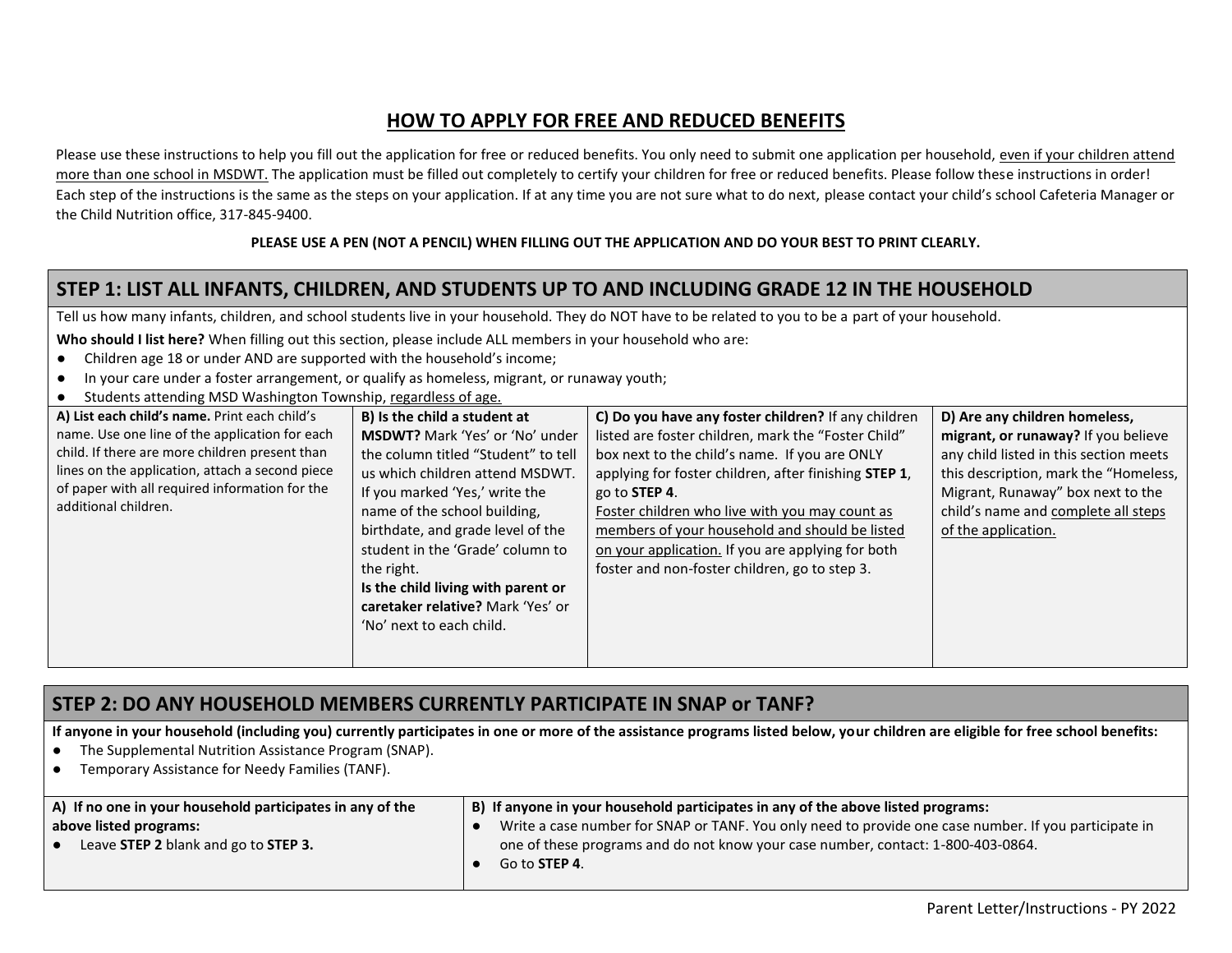# **STEP 3: REPORT INCOME FOR ALL HOUSEHOLD MEMBERS**

**How do I report my income?** 

● Use the charts titled **"Sources of Income for Adults"** and **"Sources of Income for Children,"** located below to determine if your household has income to report.

| Sources of Income for Children                                   |                                                                                                                                                                             | Sources of Income for Adults                                                                                                                                                               |                                                                                                             |                                                                                                                                |
|------------------------------------------------------------------|-----------------------------------------------------------------------------------------------------------------------------------------------------------------------------|--------------------------------------------------------------------------------------------------------------------------------------------------------------------------------------------|-------------------------------------------------------------------------------------------------------------|--------------------------------------------------------------------------------------------------------------------------------|
| Sources of Child Income<br>-Earnings from work                   | Example(s)<br>-A child has a regular full or part-time job where                                                                                                            | Earnings from Work                                                                                                                                                                         | Public Assistance/<br>Alimony/Child Support                                                                 | Pension/Retirement/<br>All Other Income                                                                                        |
|                                                                  | they earn a salary or wages                                                                                                                                                 | -Salary, wages, cash bonuses                                                                                                                                                               | -Unemployment benefits                                                                                      | -Social Security (including                                                                                                    |
| -Social Security<br>-Disability Payments<br>-Survivor's Benefits | -A child is blind or disabled and receives Social<br>Security benefits<br>-A parent is disabled, retired, or deceased, and<br>their child receives Social Security benefits | -Net income from self-<br>employment (farm or<br>business)<br>If you are in the U.S. Military:<br>-Basic pay and cash bonuses<br>(do NOT include combat pay,<br>FSSA or privatized housing | -Worker's compensation<br>-Supplemental Security<br>Income (SSI)<br>-Cash assistance from<br>State or local | railroad retirement and<br>black lunch benefits)<br>-Private pensions or<br>disability benefits<br>-Regular income from trusts |
| -Income from person<br>outside the household                     | -A friend or extended family member regularly<br>gives a child spending money                                                                                               |                                                                                                                                                                                            | government<br>-Veteran's benefits<br>allowances)                                                            | -Alimony payments<br>-Child support payments                                                                                   |
| -Income from any other<br>source                                 | -A child receives regular income from a private<br>pension fund, annuity, or trust                                                                                          | -Allowances for off-base<br>housing, food and clothing                                                                                                                                     | -Strike benefits                                                                                            | -Rental income<br>-Regular cash payments<br>from outside household                                                             |

● Report all amounts in GROSS INCOME ONLY. Report all income in whole dollars. Do not include cents.

o Gross income is the total income received before taxes

- o Many people think of income as the amount they "take home" and not the total, "gross" amount. Make sure that the income you report on this application has NOT been reduced to pay for taxes, insurance premiums, or any other amounts taken from your pay.
- Write a "0" in any fields where there is no income to report. Any income fields left empty or blank will also be counted as a zero. If you write '0' or leave any fields blank, you are certifying (promising) that there is no income to report. If local officials suspect that your household income was reported incorrectly, your application will be investigated.
- Mark how often each type of income is received using the check boxes to the right of each field.

#### **3.A. REPORT INCOME EARNED BY CHILDREN**

**A**) **Report all income earned or received by children.** Report the combined gross income for ALL children listed in STEP 1 in your household in the box marked "Child Income." Only count foster children's income if you are applying for them together with the rest of your household.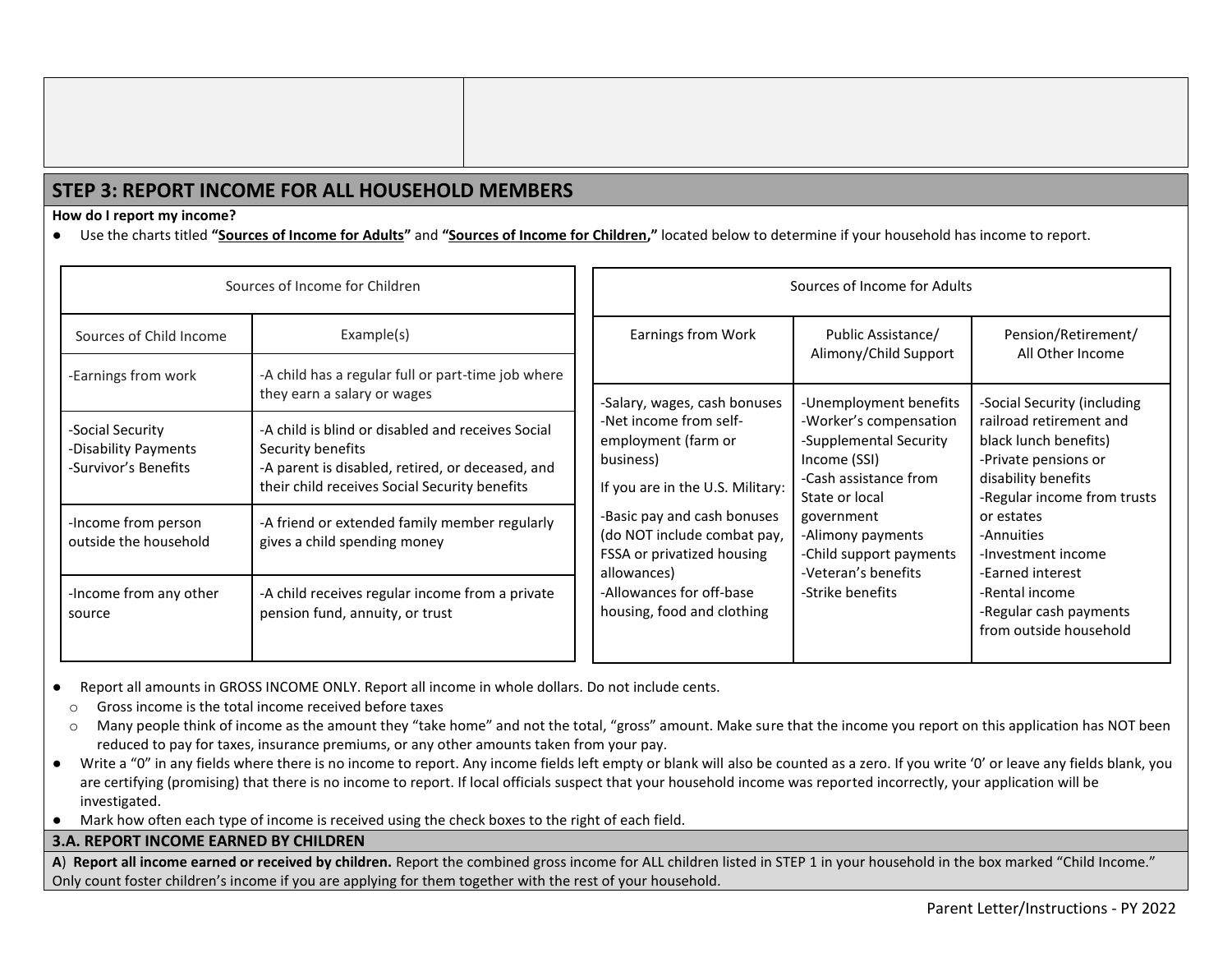| What is Child Income? Child income is money received from outside your household that is paid DIRECTLY to your children. Many households do not have any child income.                                                                                                                                                                                                                                                                                                                       |                                                                                                                                                                                                                                                                                                                                                                                                                                                                                                                  |                                                                                                                                                                                                                                                                                                                                                                                                                                                                      |  |
|----------------------------------------------------------------------------------------------------------------------------------------------------------------------------------------------------------------------------------------------------------------------------------------------------------------------------------------------------------------------------------------------------------------------------------------------------------------------------------------------|------------------------------------------------------------------------------------------------------------------------------------------------------------------------------------------------------------------------------------------------------------------------------------------------------------------------------------------------------------------------------------------------------------------------------------------------------------------------------------------------------------------|----------------------------------------------------------------------------------------------------------------------------------------------------------------------------------------------------------------------------------------------------------------------------------------------------------------------------------------------------------------------------------------------------------------------------------------------------------------------|--|
| <b>3.B REPORT INCOME EARNED BY ADULTS</b>                                                                                                                                                                                                                                                                                                                                                                                                                                                    |                                                                                                                                                                                                                                                                                                                                                                                                                                                                                                                  |                                                                                                                                                                                                                                                                                                                                                                                                                                                                      |  |
| Who should I list here?<br>When filling out this section, please include ALL adult members in your household who are living with you and share income and expenses, even if they are not related<br>$\bullet$<br>and even if they do not receive income of their own.<br>Do NOT include:<br>People who live with you but are not supported by your household's income AND do not contribute income to your household.<br>$\circ$<br>Infants, Children and students already listed in STEP 1. |                                                                                                                                                                                                                                                                                                                                                                                                                                                                                                                  |                                                                                                                                                                                                                                                                                                                                                                                                                                                                      |  |
| B) List adult household members'<br>names. Print the name of each<br>household member in the boxes marked<br>"Names of Adult Household Members<br>(First and Last)." Do not list any<br>household members you listed in STEP<br>1. If a child listed in <b>STEP 1</b> has income,<br>follow the instructions in STEP 3, part A.                                                                                                                                                              | C) Report earnings from work. Report all income from work in the<br>"Earnings from Work" field on the application. This is usually the<br>money received from working at jobs. If you are a self-employed<br>business or farm owner, you will report your net income.<br>What if I am self-employed? Report income from that work as a<br>net amount. This is calculated by subtracting the total operating<br>expenses of your business from its gross receipts or revenue.                                     | D) Report income from public assistance/child<br>support/alimony. Report all income that applies in the "Public"<br>Assistance/Child Support/Alimony" field on the application. Do<br>not report the cash value of any public assistance benefits NOT<br>listed on the chart. If income is received from child support or<br>alimony, only report court-ordered payments. Informal but<br>regular payments should be reported as "other" income in the<br>next part. |  |
| E) Report income from<br>pensions/retirement/all other income.<br>Report all income that applies in the<br>"Pensions/Retirement/ All Other<br>Income" field on the application.                                                                                                                                                                                                                                                                                                              | F) Report total household size. Enter the total number of<br>household members in the field "Total Household Members<br>(Children and Adults)." This number MUST be equal to the number<br>of household members listed in STEP 1 and STEP 3. If there are any<br>members of your household that you have not listed on the<br>application, go back and add them. It is very important to list all<br>household members, as the size of your household affects your<br>eligibility for free and reduced benefits. | G) Provide the last four digits of your Social Security Number.<br>An adult household member must enter the last four digits of<br>their Social Security Number in the space provided. You are<br>eligible to apply for benefits even if you do not have a Social<br>Security Number. If no adult household members have a Social<br>Security Number, leave this space blank and mark the box to<br>the right labeled "Check if no SSN."                             |  |

# **STEP 4: CONTACT INFORMATION AND ADULT SIGNATURE**

*All applications must be signed by an adult member of the household. By signing the application, that household member is promising that all information has been truthfully and completely reported. Before completing this section, please also make sure you have read the privacy and civil rights statements on the back of the application.* 

| A) Print and sign your name. Print the      | B) Provide your contact information.          | C) Mail Completed Form to: MSDWT Child    | D) Share children's racial and ethnic           |
|---------------------------------------------|-----------------------------------------------|-------------------------------------------|-------------------------------------------------|
| name of the adult signing the application   | Write your current address in the fields      | <b>Nutrition Services, 8550 Woodfield</b> | identities (optional). On the back of the       |
| and that person signs in the box "Signature | provided if this information is available. If | Crossing Blvd., Indianapolis, IN 46240.   | application, we ask you to share                |
| of adult."                                  | you have no permanent address, this does      |                                           | information about your children's race and      |
|                                             | not make your children ineligible for free    |                                           | ethnicity. This field is optional and does      |
|                                             | or reduced benefits. Sharing a phone          |                                           | not affect your children's eligibility for free |
|                                             | number, email address, or both is optional,   |                                           | or reduced benefits.                            |
|                                             | but helps us reach you quickly if we need     |                                           |                                                 |
|                                             | to contact you.                               |                                           |                                                 |
|                                             |                                               |                                           |                                                 |

### **STEP 5: OTHER BENEFITS – OPTIONAL**

The following sections are optional and do not affect your children's eligibility for free or reduced price benefits. Be sure to fill out A) Textbook Assistance, though, if you do want curricular material fee assistance. If this is left blank then your household will be charged the full price of curricular material fees.